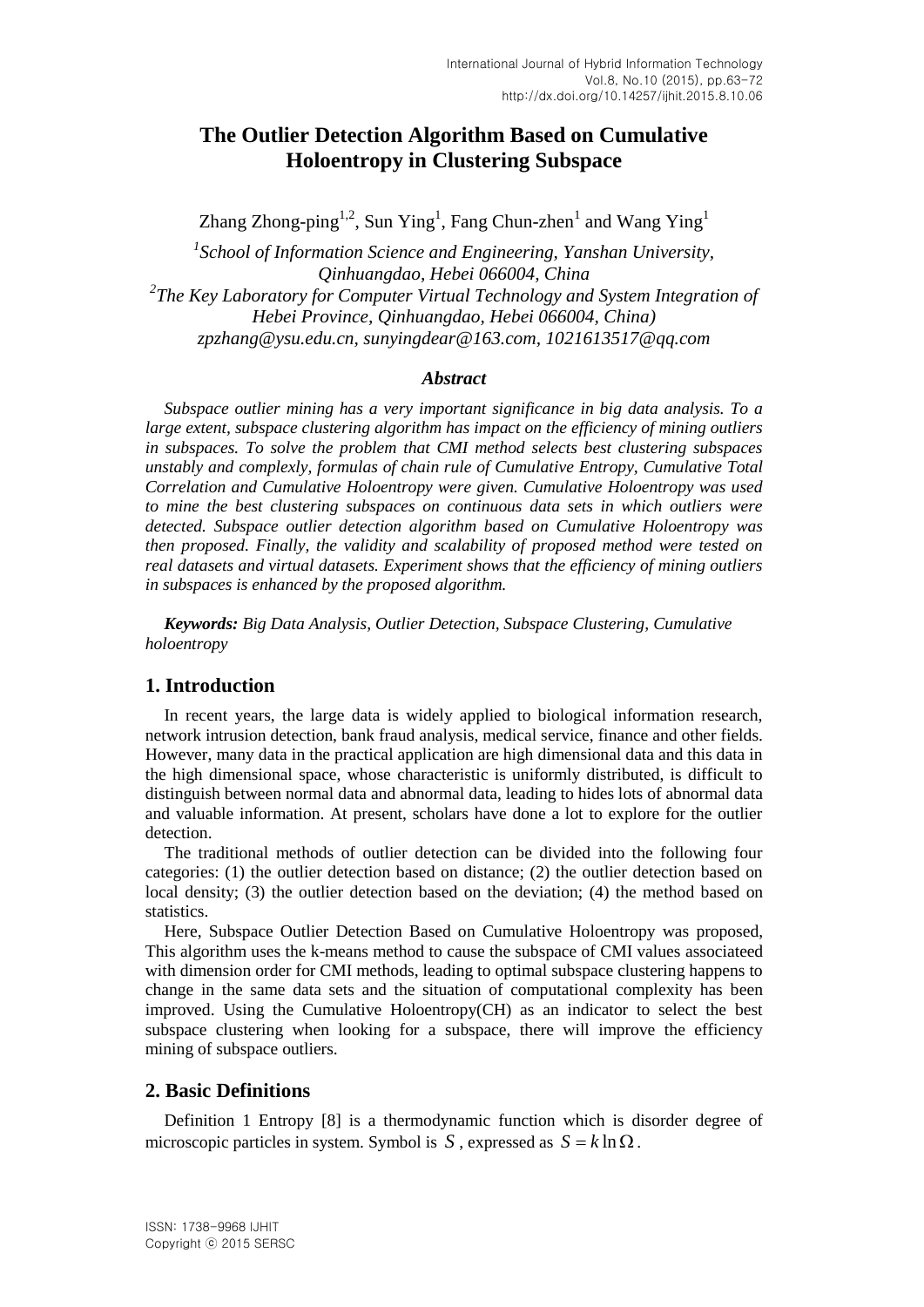Definition 2 Information Entropy [9] is a measure of the average random variable of uncertainty.

Definition 3 Entropy 
$$
H(X)
$$
 of discrete random variable X is defined as [11]  

$$
H(X) = -\sum_{x \in \chi} p(x) \log p(x)
$$
(1)

Definition 4 Cumulative Entropy<sup>[6]</sup>  $h_{CE}(X)$  of a continuous random variable X is Definition 4 Cumulative Entropy<sup>161</sup>  $h_{CE}(X)$  of a defined as  $h_{CE}(X) = -\int_{dom(X)} P(X \le x) \log P(X \le x) dx$ (2)

Definition 5 Condition Cumulative Entropy[6] of any continuous random variables X

when random vector 
$$
V \in R^B
$$
 (B is positive integer) selected v is defined as  
\n
$$
h_{CE}(X | v) = -\int_{dom(X)} P(X \le x | v) \log P(X \le x | v) dx
$$
\n(3)

Theorem 1 Entropy of the chain rule [11]

If random variable  $X_1, X_2, \dots, X_n$  obey  $p(x_1, x_2, \dots, x_n)$ , and then

$$
H(X_1, X_2, \cdots, X_n) = \sum_{i=1}^n H(X_i \mid X_{i-1}, \cdots, X_1)
$$
\n(4)

Definition 6 The total correlation [12] relationship between a set of random variables is defined as

defined as  

$$
C(X_1, X_2, \cdots, X_n) = \sum_{i=1}^n H(X_i) - H(X_1, X_2, \cdots, X_n)
$$
(5)

Definition 7 Holoentropy  $[5](<sub>HL(V)</sub>)$  of a random variable is defined as sum of entropy

of random vectors and its total correlation. It is  
\n
$$
HL(X_1, X_2, \dots, X_n) = H(X_1, X_2, \dots, X_n) + C(X_1, X_2, \dots, X_n) = \sum_{i=1}^{m} H(X_i)
$$
\n(6)

Here,  $V = X_1, X_2, \dots, X_n$ , when  $X_1, X_2, \dots, X_n$  are independent each other, so  $HL(X_1, X_2, \dots, X_n) = H(X_1, X_2, \dots, X_n) = \sum_{i=1}^{n} H(X_i)$ 

$$
HL(X_1, X_2, \cdots, X_n) = H(X_1, X_2, \cdots, X_n) = \sum_{i=1}^{n} H(X_i)
$$

Get three inferences based on definitions and theorems, as follows:

Corollary 1 cumulative entropy of Chain rule  

$$
h_{CE}(X_1, X_2, \cdots, X_n) = \sum_{i=1}^n h_{CE}(X_i | X_1, X_2, \cdots, X_{i-1})
$$
(7)

Get three inferences based on definitions and theorems, as follows:  
\nCorollary 1 cumulative entropy of Chain rule  
\n
$$
h_{CE}(X_1, X_2, \cdots, X_n) = \sum_{i=1}^n h_{CE}(X_i | X_1, X_2, \cdots, X_{i-1})
$$
\nCorollary 2 Cumulative Total Correlation  
\n
$$
c_{CE}(X_1, X_2, \cdots, X_n) = \sum_{i=1}^n h_{CE}(X_i) - \sum_{i=1}^n h_{CE}(X_i | X_1, \cdots, X_{i-1}) = \sum_{i=1}^n h_{CE}(X_i) - h_{CE}(X_1, X_2, \cdots, X_n)
$$
\nCorollary 3  $c_{CE}(X_1, X_2, \cdots, X_n) = \sum_{i=1}^n h_{CE}(X_i) - h_{CE}(X_1, X_2, \cdots, X_n)$ 

## **3. Holoentropy Measure Subspace Clustering**

The given data set DB (N, D), N indicates the number of records in the data, D indicates the number of attributes in a data set. Each record can be expressed as  $(x_1, x_2,..., x_n)$  $x_D$ ), the total space of data set can be expressed as  $F=[X_1, X_2, \ldots, X_D]$ , the subspace of data set can be expressed as  $S = \{ X_1, X_2, \dots, X_d \}$ , here  $1 \le d \le D$ .

The definition of information entropy shows that the information entropy of attribute set of data set can describe uniform degree of distribution for data of the data set in total space, information entropy of attribute subset of data set can measure uniform degree of distribution for data of the data set in attribute subspace. It is in the subspace clustering situation. The information entropy of Attribute set (or attribute subset) is smaller, to explain the data is better in the total space (or subspace clustering) clustering situation, otherwise the clustering situation is worse.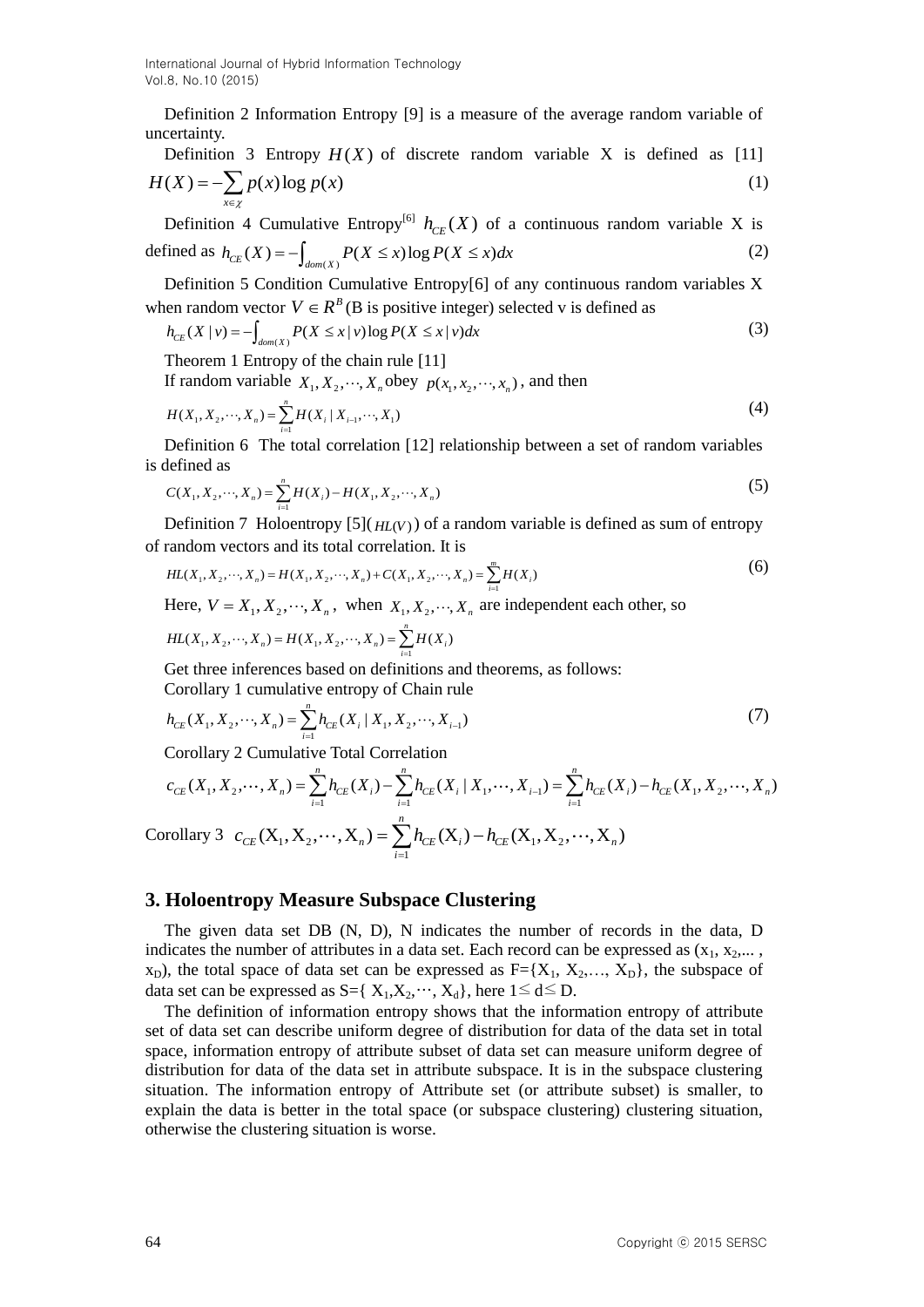Literature[5] shows that it is not easy to determine ultimate effect which have the same information entropy of the subspace outliers mining when two or more sub-space information entropy are the same, That is, whether to more accurately to detect outliers, so using holoentropy to judge subspace clustering situation. Holoentropy is smaller, subspace data distribution is more compact, formation of clusters is better; otherwise data distribution of subspace is more uniform, formation of clusters is worse.

Holoentropy calculated subspace clustering correctness and superiority as follows:

Table 1 is a three-dimensional data set, all the entropy of its two-dimensional attributes subset is used to measure distribution degree of two-dimensional subspace data.

|                   | $X_1$          | $X_2$          | $X_3$          |
|-------------------|----------------|----------------|----------------|
|                   | a <sub>1</sub> | $a_2$          |                |
|                   | $a_1$          | $a_2$          |                |
| $\mathbf{\Omega}$ | $a_1$          | $a_2$          | $\mathbf{u}_3$ |
|                   | a <sub>1</sub> | $a_2$          | $e_3$          |
|                   | a <sub>1</sub> | b <sub>2</sub> | c<br>I٩        |
|                   |                | c <sub>2</sub> | $g_3$          |

**Table 1. Discrete Data Sets**

All two-dimensional subspace holoentropy for this discrete data set is calculated as follows:

In the subspace  $S(X_1, X_2)$ , Its values is a<sub>1</sub>, b<sub>1</sub> for attribute  $X_1$ . Its values is a<sub>2</sub>, b<sub>2</sub>, c<sub>2</sub>. So the subspace  $S(X_1, X_2)$  holoentropy is calculated as follows:

 $HL(X_1, X_2) = H(X_1, X_2) + C(X_1, X_2) = H(X_1) + H(X_2) = 1.902$ 

Similarly,  $HL(X_1, X_3) = H(X_1, X_3) + C(X_1, X_3) = H(X_1) + H(X_3) = 2.4425$ ;

 $HL(X_2, X_3) = H(X_2, X_3) + C(X_2, X_3) = H(X_2) + H(X_3) = 3.0441$ 

So  $HL(X_1, X_2) < HL(X_1, X_3) < HL(X_2, X_3)$ , subspace  $S(X_1, X_2)$  clustering is the best,  $S(X_1, X_3)$  clustering followed,  $S(X_2, X_3)$  clustering is the worst. The distribution of data from attribute subset  $(X_1, X_2), (X_1, X_3)$  and  $(X_2, X_3)$ , so with the holoentropy measure data clustering in the subspace is correct.

Here use an example to illustrate the advantages of using whole entropy measure subspace clustering. This case is the 95th character sequence (three-dimensional, 178 records) in the Character Trajectories discrete data set of UCI dataset Character Trajectories discrete data sets. The 95th characters sequence scattergram tracks is shown in Figure 1, (x represents X-axis tracks of the 95th characters sequence, y represents Yaxis tracks of the 95th characters sequence, ptf represents tip velocity of the 95th character sequence on the point $(X, Y)$ ).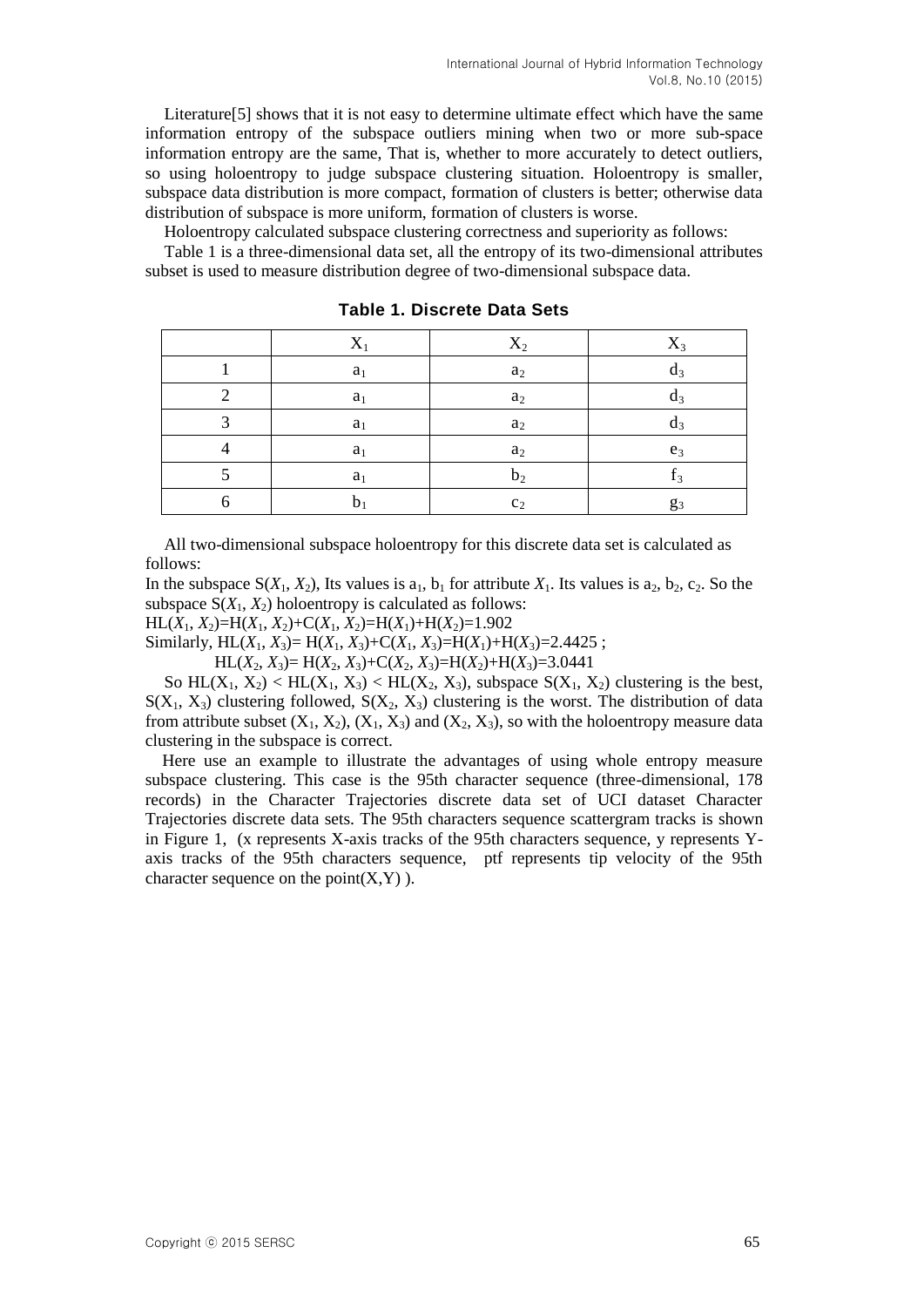

**Figure 1(a). Subspace S(x, ptf) H(x, ptf)=6.3554, HL(x, ptf)=11.0334**



**Figure 1(b). Subspace S(y, ptf) H(y, ptf)=0.4756, HL(y,ptf)=11.0334**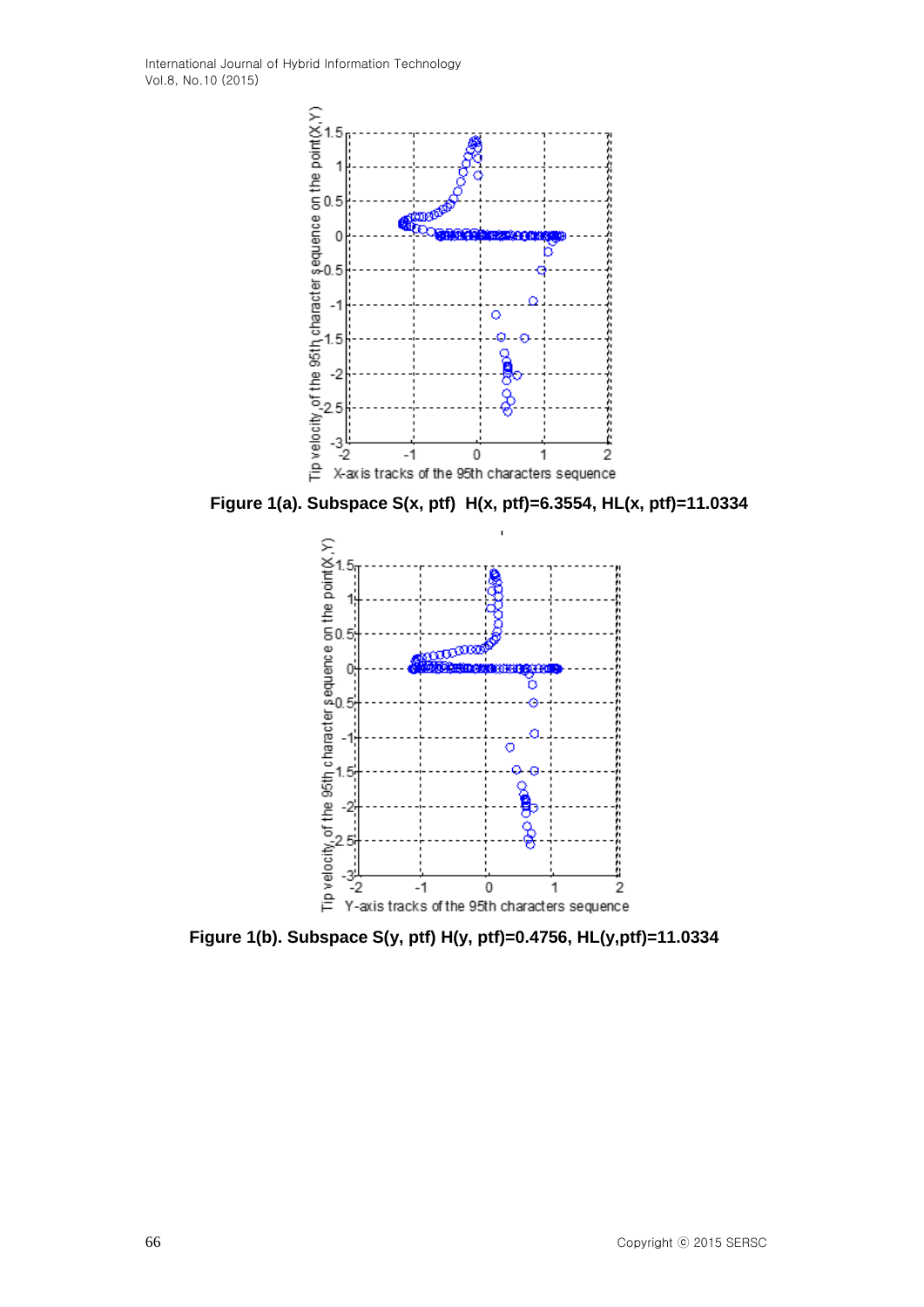

**Figure 1(c). Subspace S(x, y) H(x, y)=6.3554, HL(x, y)=12.7108**

The 95th character sequence track data is a three-dimensional data set  $(x, y, \text{pt})$  in the data set, information entropy of each dimension is  $H(x)=6.3554$ ,  $H(y)=6.3554$ ,  $H(pt)=4.6$ 780. Its three two-dimensional subspace  $S(x, ptf)$ ,  $S(y, ptf)$ ,  $S(x, y)$ , information entropy o f S(x, y) is H(x, ptf)=H(x)+H(ptf|x)=6.3554, H(y, ptf)=H(y)+H(ptf|y)=0.4756, H(x, y)=H( x)+H(y|x)=6.3554 . It can be seen if only considering the information entropy of subspace  $S(x, \text{pt})$  and subspace S  $(x, y)$ , have  $H(x, \text{pt})=H(x, y)=6.3554$ , so cluster situation of the two subspace is the same, but compare Figure 1(a) and Figure 1(c), can visually see Figur e 1(a) clustering situation is better.

Holoentropy in the subspace  $S(x, ptf)$  and  $S(x, y)$  respectively is  $HL(x, ptf)=H(x)+H(pt$ f)=11.0334, HL(x, y)=H(x)+H(y)=12.7108, HL(x, ptf)<HL(x, y), Description of subspace s S (x, PTF) clustering better than the subspace S (x, y), Therefore, holoentropy of subspa ce values can describe clustering situation of subspace well.

For discrete data sets, using a discrete random variable holoentropy to calculating subspace clustering situation; if it is a continuous data set, we use cumulative holoentropy to calculateng subspace clustering situation. According to this idea, subspace outlier detection based on cumulative holoentropy(SODCH) was proposed.

## **4. SODCH algorithm**

#### **4.1 Descripted of SODCH Algorithm**

SODCH algorithm for CMI method uses k-means clustering method in data preprocess ing phase, resulting in the total subspace clustering on the same data set changes and the e mergence of the computational complexity of the problem has been improved.

(1) SODCH algorithm inspired to start a two-dimensional subspace begin using cumula tive holoentropy formula (formula (9)) is calculated for each CH value of the two-dimensi onal (current dimension d) subspace within search range CH value in ascending order; S etting the width of the beam search to limit the number of obtained two-dimensional (curr ent dimension d) subspace, if the current number of two-dimensional (current dimension d) subspace exceeds beam search width, then the excess subspace will be removed to obta in the total two-dimensional (current dimension d) subspace clustering;

(2) Subsequently, the obtained two-dimensional (current dimension d) subspace combi ned pairwise combinations as required to get the candidate item of three-dimensional (the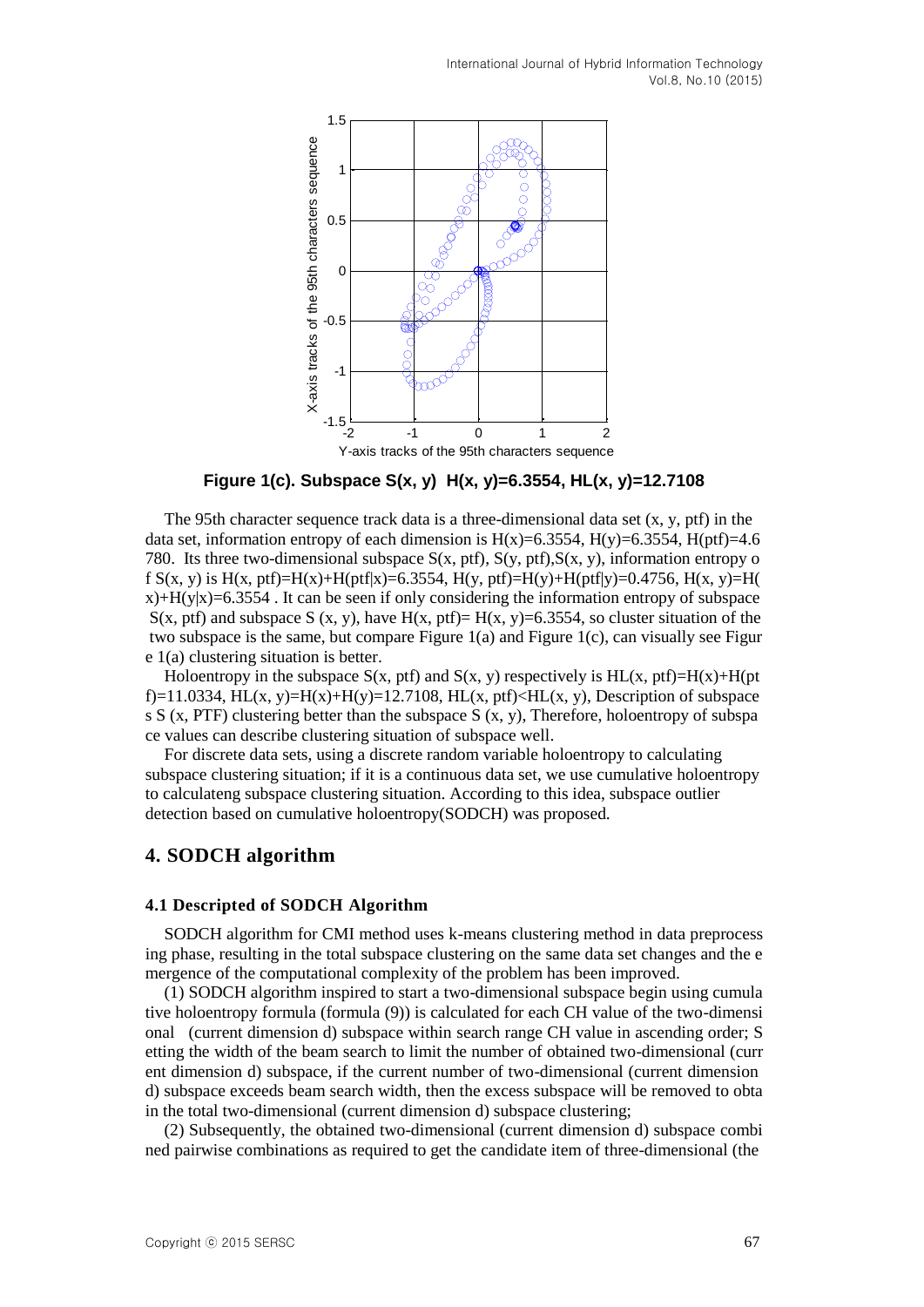current dimension  $(d + 1)$ ) subspace, at this time, re-use the cumulative holoentropy form ula (formula (9)) calculated for each CH value of the three-dimensional (the current dime nsion  $(d + 1)$ ) subspace, performs (1), and get the total three-dimensional (the current dim ension  $(d + 1)$ ) subspace clustering;

(3) Then, simplify the total subspace clustering which have the presence of containing and contained relations, remove the included subspace. Similarly, on this basis, get all the total subspace circularly that the dimensions less than the total space dimension;

(4) Finally, by using the LOF method of outlier mining in all the total subspace clusteri ng, output the degree of the outlier results for each record.

#### **4.2 Process of SODCH Algorithm**

Algorithm 1 Subspace Outlier Detection Based on Cumulative Holoentropy Input: Continuous data collection DB(n, m), Cumulative Holoentropy(CH) Upvalue, Beam search width t;

Output: outlier degree of each record in the DB.

SODCH(DB,Upvalue,t)

BEGIN

(1) ReadData(DB); //Read each record in the data set(DB), data set(DB) has n records, m attributes;

(2) For i from 1 to m; // reach entropy of each column with circule;

(3) Counted  $h_{CE}(Xi)$ ;

(4) End For;

(5) Calculate cumulative holoentropy of each subspace;

(6) Calculate cumulative holoentropy CH(S) of current d-dimensional subspace S;

(7) If CH(S) less than Upvalue;

(8) Reserve S;

(9) End;

(10) With the combination of all the current d-dimensional subspace S get subspace S  $+ 1$  of (d+1) dimensional ; // get the (d + 1) dimensional subspace set of candidates;

(11) End For;

(12) Return all the total subspace clustering;

(13) Each record in for dataset;

(14) Carry out outlier detection using LOF method in all the total subspace clustering of obtained;

(15) End;

(16) Output the outlier degree of each record in dataset;

(17) End;

#### **5. The Experimental Results and Analysis**

Experimental operation of the machine configuration:  $Intel(R)$  Pentium $(R)$  CPU G2020 2.9GHz,2G memory,500G HDD, Operating System Windows XP.

#### **5.1 Real Data Sets**

Real data sets in the literature<sup>[6]</sup> include :

(1) Ann\_thyroid data set(6-dimensional +1-dimensional, 3772 records);

(2) Glass data set (7-dimensional +1-dimensional, 214 records);

(3) Diabetes data set (8-dimensional +1-dimensional, 768 records);

(4) Lymphonorm data set (18-dimensional +1-dimensional, 148 records);

(5) Ion data set (32-dimensional +1-dimensional, 351 records);

(6)Segmentnorm data set (19-dimensional +1-dimensional, 2013 records).

In order to verify the effectiveness of the algorithm, In the above-described real data sets, compared SODCH algorithms with CMI methods in running total time of select the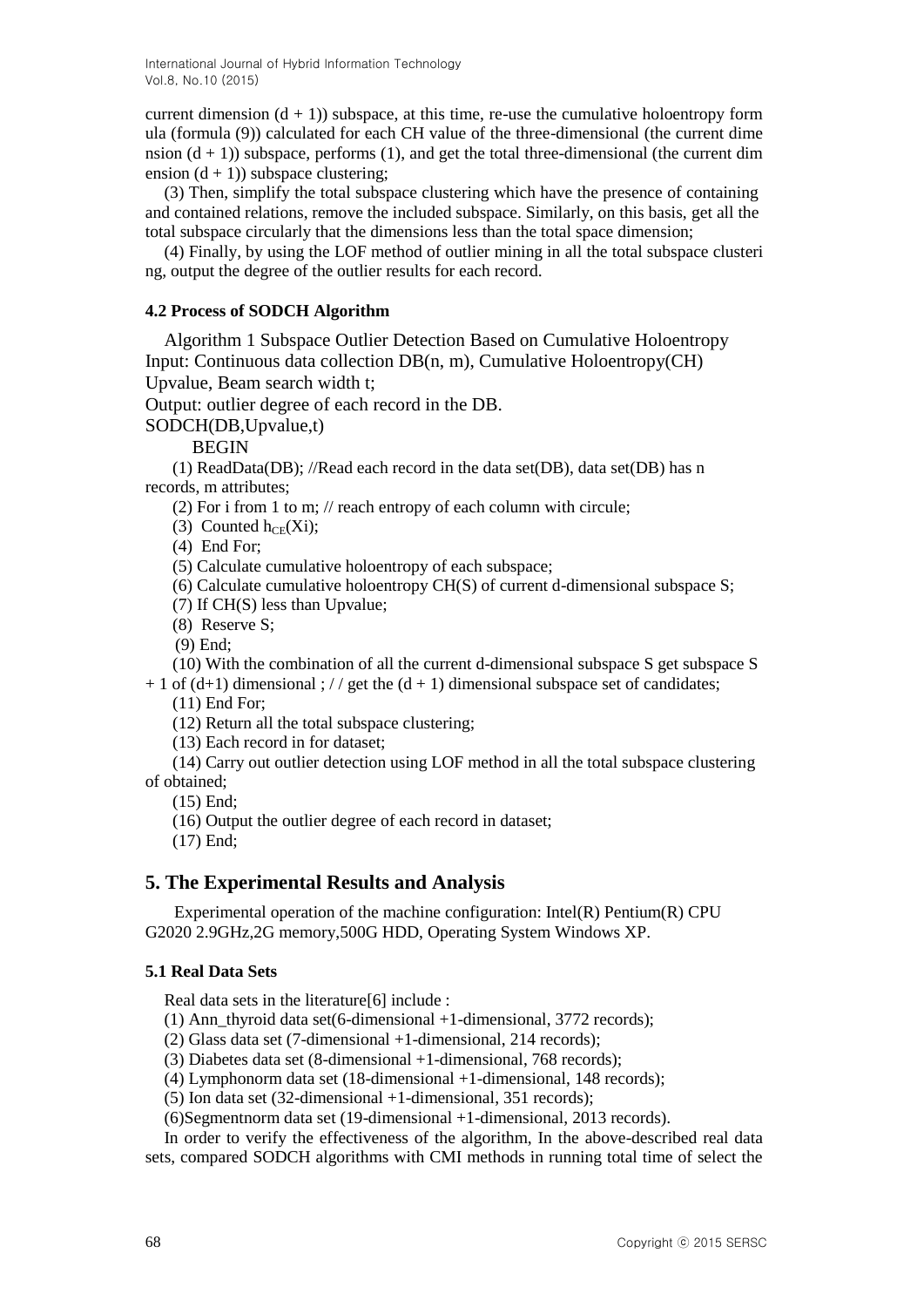best subspace clustering and excavate outlier, as is shown in Figure 2, SODCH runs total time of select the best subspace clustering and excavate outlier better than CMI. Figure 3 shows that excavate outlier effects of SODCH and CMI are essentially the same.



**Figure 2. Run Total Time of Selecting the best Total Subspace Clustering and Outlier Detection for SODCH and CMI**



**Figure 3. AUC of Outlier Detection for SODCH and CMI on the Total Cluster Subspace**

## **5.2 Virtual Data Sets**

The four virtual data set in the literature [6] :

D20 5120 data set (20 dimensional, 5120 records);

D40-5120 data set (40 dimensional, 5120 records);

D80 5120 data set (80 dimensional, 5120 records);

D120 5120 data set (120 dimensional, 5120 records).

To validate the SODCH and CMI for excavate, the total clustering subspace is effective and scalable in the above 4 virtual data set in Figure 4. Operational efficiency of SODCH is better than CMI in excavate the total subspace clustering.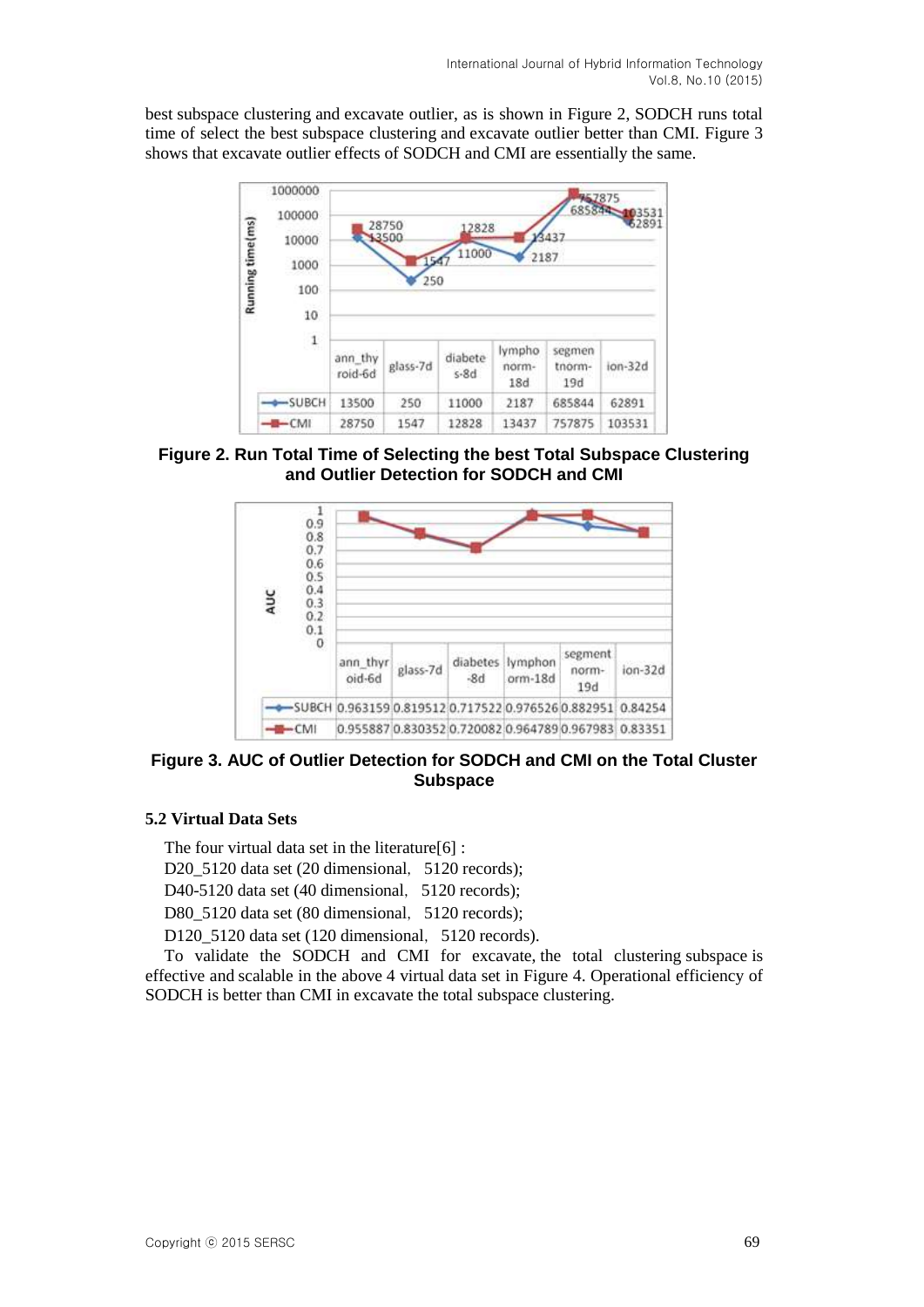

**Figure 4. SODCH and CMI Excavates Subspace Clustering Optimal Effectivity and Scalability**

As is shown in Figure 2, Figure 3 and Figure 4: SODCH behavior better than CMI in selecting the total subspace clustering, in the outlier detection accuracy of SODCH and CMI is basically the same in subspace clustering. With increasing number of dimensions, SODCH algorithm has good scalability when selecting the total subspace clustering, subspace excavating of high-dimensional data set is very suitable.

## **ACKNOWLEDGEMENTS**

This work was financially supported by Hebei Provincial Natural Science Foundation of China (F2012203087), National Natural Science Foundation of China (61272124), and National Natural Science Foundation of China (61073060).

#### **References**

- [1] J. W. Han and M. Kamber, Translator: F. Ming and M. Xiaofeng, "Data Mining: Concepts and Techniques", Mechanical Industry Press, Beijing, **(2007)**.
- [2] A. W. Mohemmed, M. Zhang and W. N. Browne, "Particle swarm optimization for outlier detection", Proceedings of the 12th annual conference on Genetic and evolutionary computation, ACM, **(2010)**, pp. 83-84.
- [3] W. Meijing and Y. Dongyi, "Improved PSO-based algorithm for outlier detection", Journal of Computer Applications, vol. 23, **(2012)**, pp. 139-143.
- [4] L. Jinjiang, Z. Caiming and F. Hui, "Point cloud denoising algorithm based on swarm intelligent", Computer Integrated Manufacturing Systems, vol. 17, no. 5, **(2002)**, pp. 935-945.
- [5] W. Shu and W. Shengrui, "Information-Theoretic Outlier Detection for Large-Scale Categorical Data", IEEE Transactions on Knowledge and Data Engineering, vol. 25, no. 3, **(2013)**, pp. 589-602.
- [6] H. V. Nguyen, E. Müller and J. Vreeken, "CMI: An information-theoretic contrast measure for enhancing subspace cluster and outlier detection", SDM, **(2013)**, pp. 198-206.
- [7] W. Lee and D. Xiang, "Information-theoretic measures for anomaly detection", IEEE Symposium on Security and Privacy, IEEE, **(2001)**, pp. 130-143.
- [8] "Inorganic Chemistry Department of Beijing Normal University", Inorganic Chemistry Department of Huazhong Normal University, Inorganic Chemistry Department of Nanjing Normal University, Inorganic Chemistry, Higher Education Press, Beijing, **(2002)**.
- [9] C. E. Shannon, "A mathematical theory of communication", ACM SIGMOBILE Mobile Computing and Communications Review, vol. 5, no. 1, **(2001)**, pp. 3-55.
- [10] A. D. Crescenzo and M. Longobardi, "On cumulative entropies", Journal of Statistical Planning and Inference, vol. 139, no. 12, **(2009)**, pp. 4072-4087.
- [11] T. M. Cover and J. A. Thomas, Translator: R. Jishou and Z. Hua, "Elements of Information Theory", Mechanical Industry Press, Beijing, **(2005)**.
- [12] S. Srinivasa, "A Review on Multivariate Mutual Information", Univ. of Notre Dame, Notre Dame, Indiana, vol. 2, **(2005)**, pp. 1-6.

### **Authors**